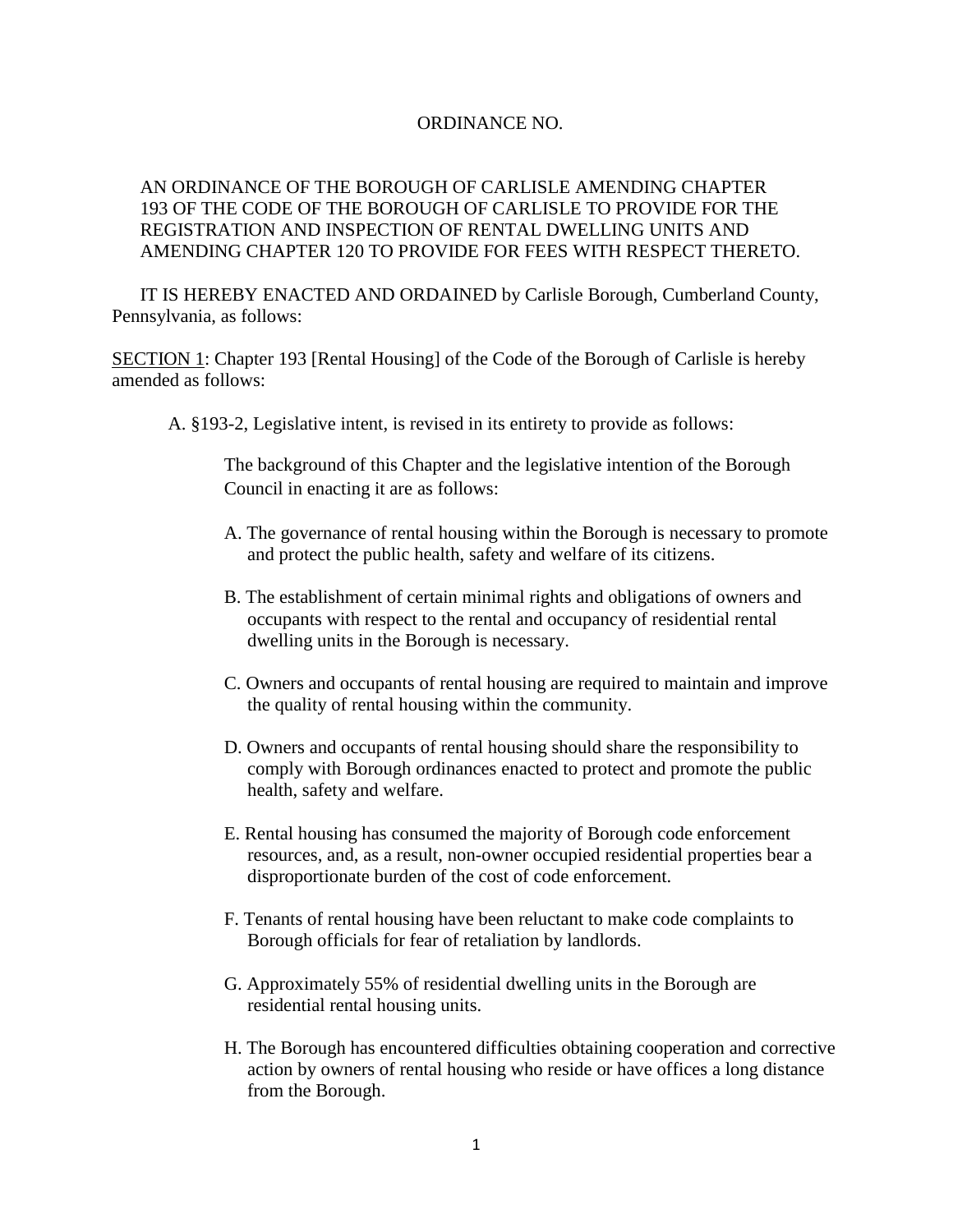- [I.](https://www.ecode360.com/print/16062748#16062748) Those residents who own and live in their homes have greater incentive to maintain their properties in accord with minimum standards of habitability.
- [J. B](https://www.ecode360.com/print/16062749#16062749)ecause of their lack of ownership, certain tenants resist complying with Borough ordinances.
- [K.](https://www.ecode360.com/print/16062750#16062750) The lack of attention to Borough ordinances by both owners of rental housing and tenants has denied neighbors the full peace and enjoyment of their homes.
- L. Having an accurate and comprehensive licensing and registry database will ensure that the Borough has complete records to better understand the long term demographic, economic, land-use, planning, social, and general public welfare and public safety impact of the Borough's growing tenant population.
- M. To recognize and provide regulatory flexibility by recognizing well maintained, organized, and operated rental building(s) or complex, that are self-policing, and can demonstrate little or no property maintenance issues or violations impacting the Borough or neighborhood.
- N. To have inspection of residential rental units in order to certify that the unit meets basic safety and habitability standards when it is rented.
- O. This chapter shall be construed liberally to promote its purposes and policies.
- B. §193-3, Definitions, is hereby amended as follows:
	- 1. The definition of Residential Rental Dwelling Unit is amended to include the following at the end thereof:

Whenever the word "unit" or words "rental dwelling unit" are used herein, they shall mean "residential rental dwelling unit".

- 2. "Certificate of Compliance", "Designated Agent" and "Manager" and their definitions are hereby deleted.
- 3. The definition of "Owner" is amended to delete the phrases "property management group," and ", or property management groups," from that definition.
- 4. The following new or amended definitions as follows are hereby adopted in appropriate alphabetical order:

 Code Official – The person, persons, company and/or entity authorized by the Borough to determine compliance with the provisions of this Chapter and to enforce the same. The code official shall include, but not be limited to, the Borough Zoning and/or Property Code Officer and employees of the Building Codes Department of the Borough as appointed or employed from time to time,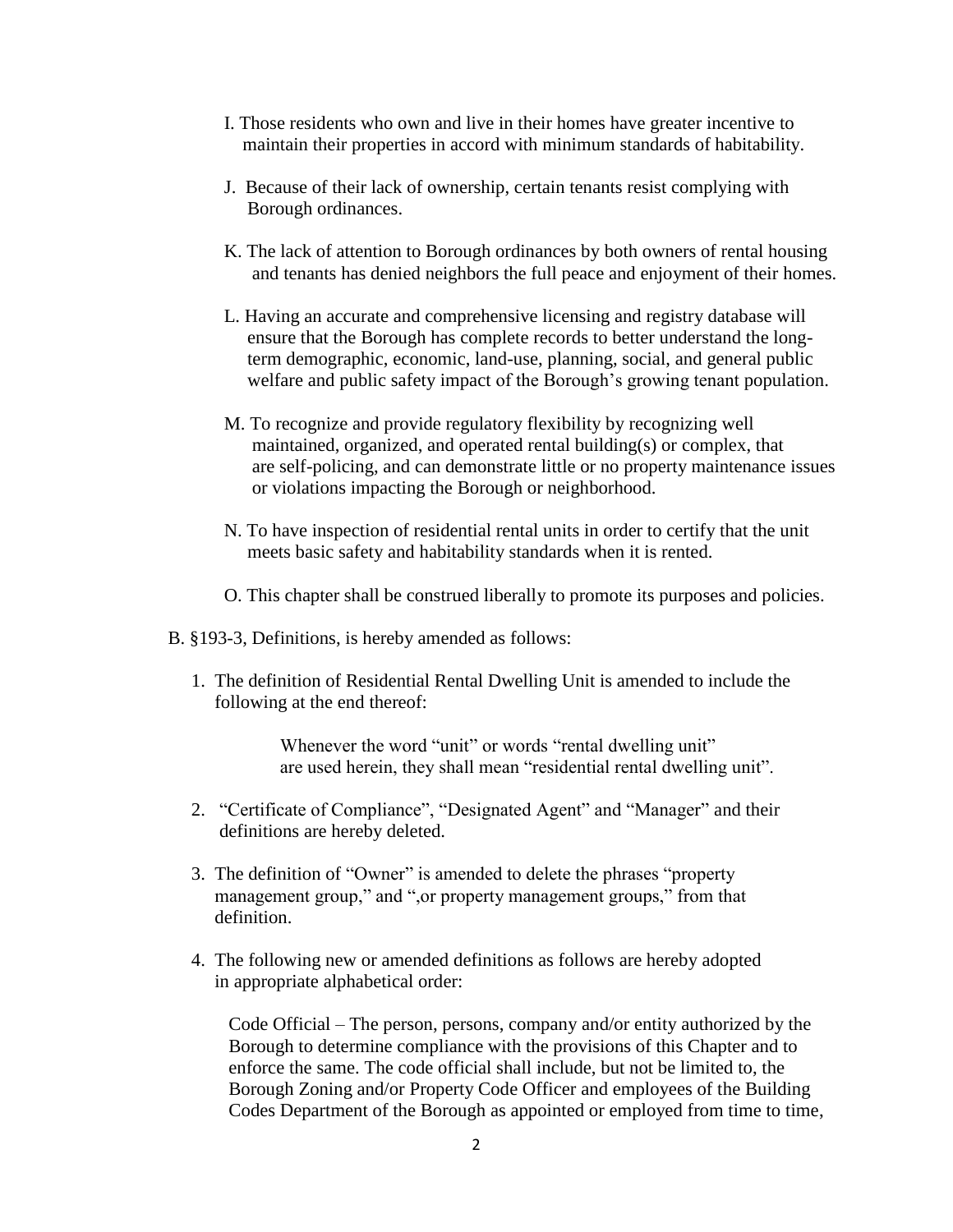as well as any third-party code inspection person, persons, company or entity appointed by the Borough.

In-House Superintendent – An individual hired by a property owner, property manager or property management company whose primary responsibility is the repair, maintenance and management of rental dwelling units and who occupies a dwelling unit in the building or complex for which he or she provides such services.

 Property Manager - An individual certified or licensed by the Commonwealth of Pennsylvania to manage a residential dwelling unit or units or who takes responsibility for the care, maintenance, tenant management and supervision of a residential dwelling unit or units, under written contract with the Owner of an improved property.

 Property Management Company - A business certified or licensed by the Commonwealth of Pennsylvania to manage a residential dwelling unit or units or which takes responsibility for the care, maintenance, tenant management and supervision of a residential dwelling unit or units, under written contract with the Owner of an improved property.

Residential Rental Registration – The confirmation issued by the Borough to owners, property managers or property management companies of a residential rental dwelling unit evidencing the existence of the residential dwelling unit. A residential rental registration shall be required for lawful rental and licensing of a rental dwelling unit. Rental registration does not warrant the proper zoning, habitability, safety or condition of the unit in any way. Whenever the word "registration" is used in this Chapter, it shall mean "residential rental registration" as used in this paragraph.

Residential Rental Occupancy License – The document issued by the Borough to the owners, property manager or property management company of a residential rental dwelling unit evidencing that the residential dwelling unit is licensed in accordance with the requirements of this Chapter. Whenever "license" is used in this Chapter, it shall mean "residential rental occupancy license" as defined in this paragraph.

 On-campus Housing – A student housing facility or structure having 30 or more students, such as, but not limited to, a dormitory or traditional residence hall, located on property owned by an accredited college or university, and on which property all or portions of the college or university campus are located.

- C. §193-5, Violations and penalties, is amended to change the phrase "a fine of not more than \$1,000" to "a fine of no less than \$200 and not more than \$1,000".
- D. Article II and Article III hereby deleted in their entirety.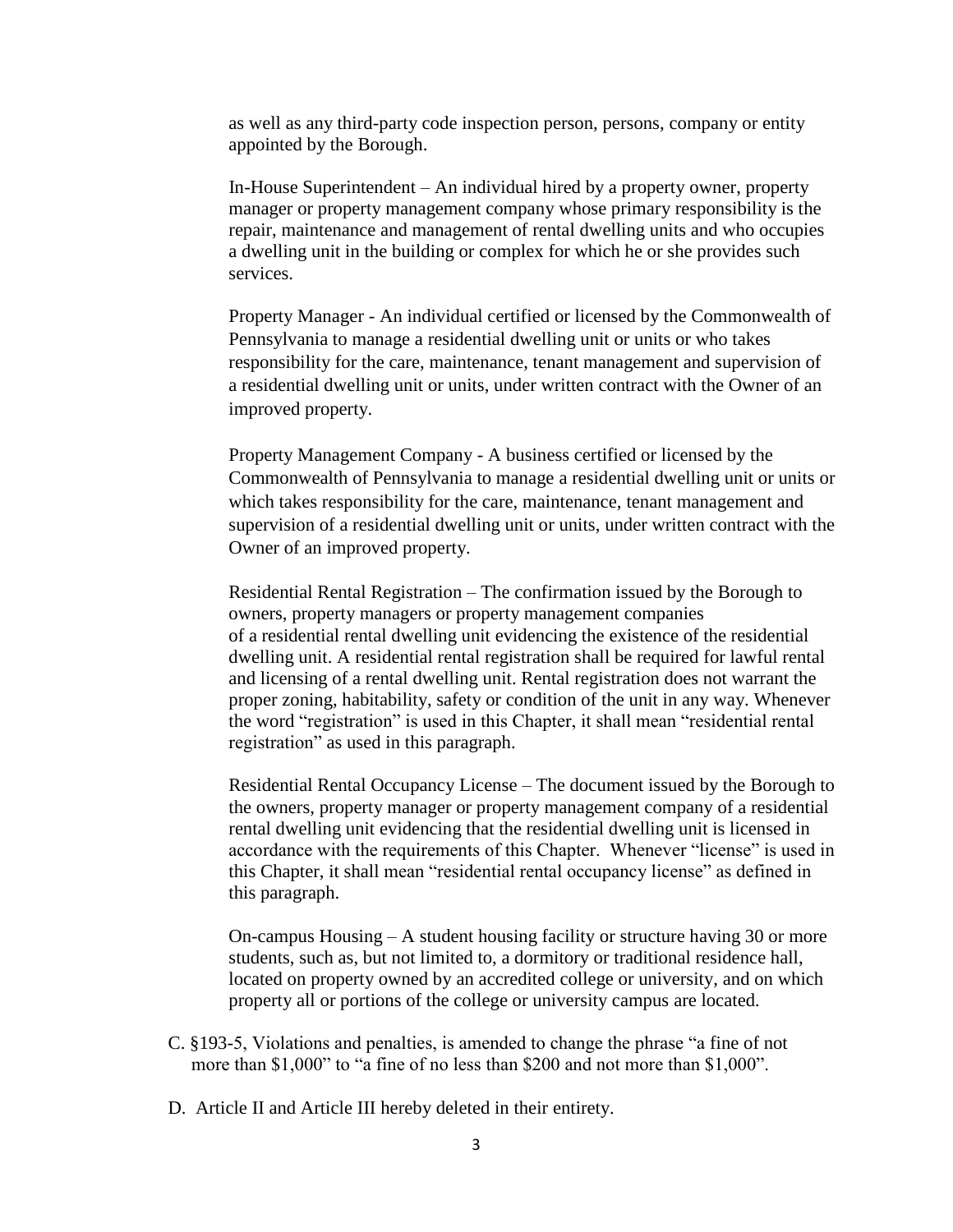E. New Article II is hereby added to provide as follows:

Article II. Residential Rental Registration.

§193-10. General registration requirements.

 Every owner of rental housing shall register each residential rental dwelling unit with the Department in accordance with this section.

- [A.](https://www.ecode360.com/print/16062789#16062789) Every owner of a rental dwelling unit not exempt from registration shall register each rental dwelling unit with the Department within five (5) months of September 1, 2020. Registration of a dwelling unit may be accomplished by a property manager or a property management company provided proper evidence of licensure/certification and a current fully signed contract with the owner is provided to and approved by the Borough. Any contract provided may have redacted any proprietary information as determined by the owner, property manager or property management company.
- [B.](https://www.ecode360.com/print/16062790#16062790) Every owner who removes or creates a rental dwelling unit or converts any building or structure into one or more new rental dwelling units shall register each new rental dwelling unit with the Department, or inform the Department in writing and in the case of the removal of a registered rental dwelling unit, within 30 days of completion of construction, conversion or removal.
- [C.](https://www.ecode360.com/print/16062791#16062791) Every owner of a rental dwelling unit shall provide the following information to the Department in order to comply with the registration requirement:
	- [\(1\)](https://www.ecode360.com/print/16062792#16062792) The owner's name, address, telephone number and an emergency telephone number.
	- [\(2\)](https://www.ecode360.com/print/16062793#16062793) The name, address, telephone number, emergency telephone number and contact name of the property manager or property management company, if applicable.
	- [\(3\)](https://www.ecode360.com/print/16062794#16062794) The property address, number of rental dwelling units and the specific address or assigned number for each rental dwelling unit.
	- [\(4\)](https://www.ecode360.com/print/16062795#16062795) The number of full-time occupants of each rental dwelling unit. The name of each occupant shall not be provided.
- [D.](https://www.ecode360.com/print/16062797#16062797) Any change in the information submitted for registration under Subsection [C](https://www.ecode360.com/print/16062791#16062791) of this section shall be provided to the Department within 10 days of such change, including, but not limited to, any change in ownership of the rental dwelling unit.
- [E.](https://www.ecode360.com/print/16062798#16062798) There shall be no registration fee for registration.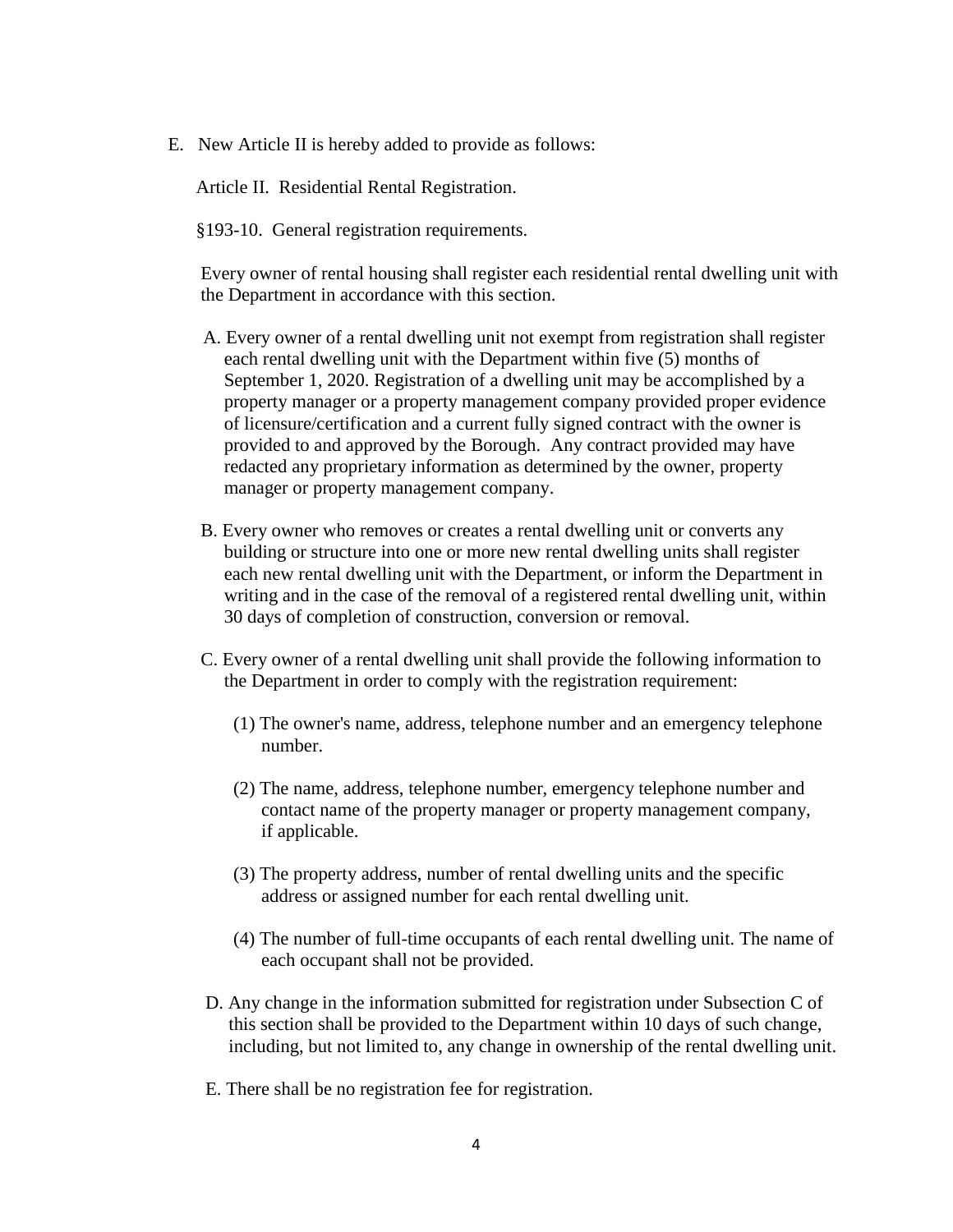- [F.](https://www.ecode360.com/print/16062799#16062799) Registrations and the information contained therein shall be publicly available to the extent permitted by the Pennsylvania Right-to-Know Act. However, the information contained in Subsection C.(1) and (2) shall be provided to the Borough Police Department for use in the case of emergencies.
- §193-11. Exemptions from registration requirements.
- A. The following properties and uses shall be exempt from registration:
	- (1) Hotels and motels for transient visitor use;
	- (2) Hospitals, state licensed nursing homes, state-licensed personal care homes and state licensed group homes; and
	- (3) On-campus student housing that is owned by an accredited college or university.
- §193-12 through §193-14. (Reserved)
- F. New Article III is hereby added to provide as follows:

Article III. Rental dwelling unit inspections.

- §193-15. Inspection requirement and inspection cycle.
- A. Unless specifically exempted as noted in §193-17 below, all rental dwelling units shall be inspected by a Code Official and no owner of a rental dwelling unit or the owner's property manager or property management company shall rent a unit to a tenant or allow the unit to be occupied unless the rental unit has been inspected by a Code Official and a license for the unit has been issued by the Borough. All units lawfully existing upon the effective date of the amendments to this Chapter may continue to be leased and occupied without a license; however, all such units will be subject to inspection and license requirements noted above.
- B. In lieu of inspection by a Code Official, a property owner, property manager or property management company may, at his, her or its expense, utilize the services of a qualified code inspector to perform and report on the inspection conducted of a unit using those criteria noted in §193-16. A qualified code inspector shall be a person or Pennsylvania firm maintaining an office in Pennsylvania that is either (1) a person or firm listed by the Pennsylvania Department of Labor & Industry as a certified third party or agency (buildings); (2) a person or firm that has ICC Property Maintenance/Residential Building Inspector #10 status; or (3) a person or firm that has the American Society of Home Inspector's certification.

The inspection report, which must be completed on a form to be provided by the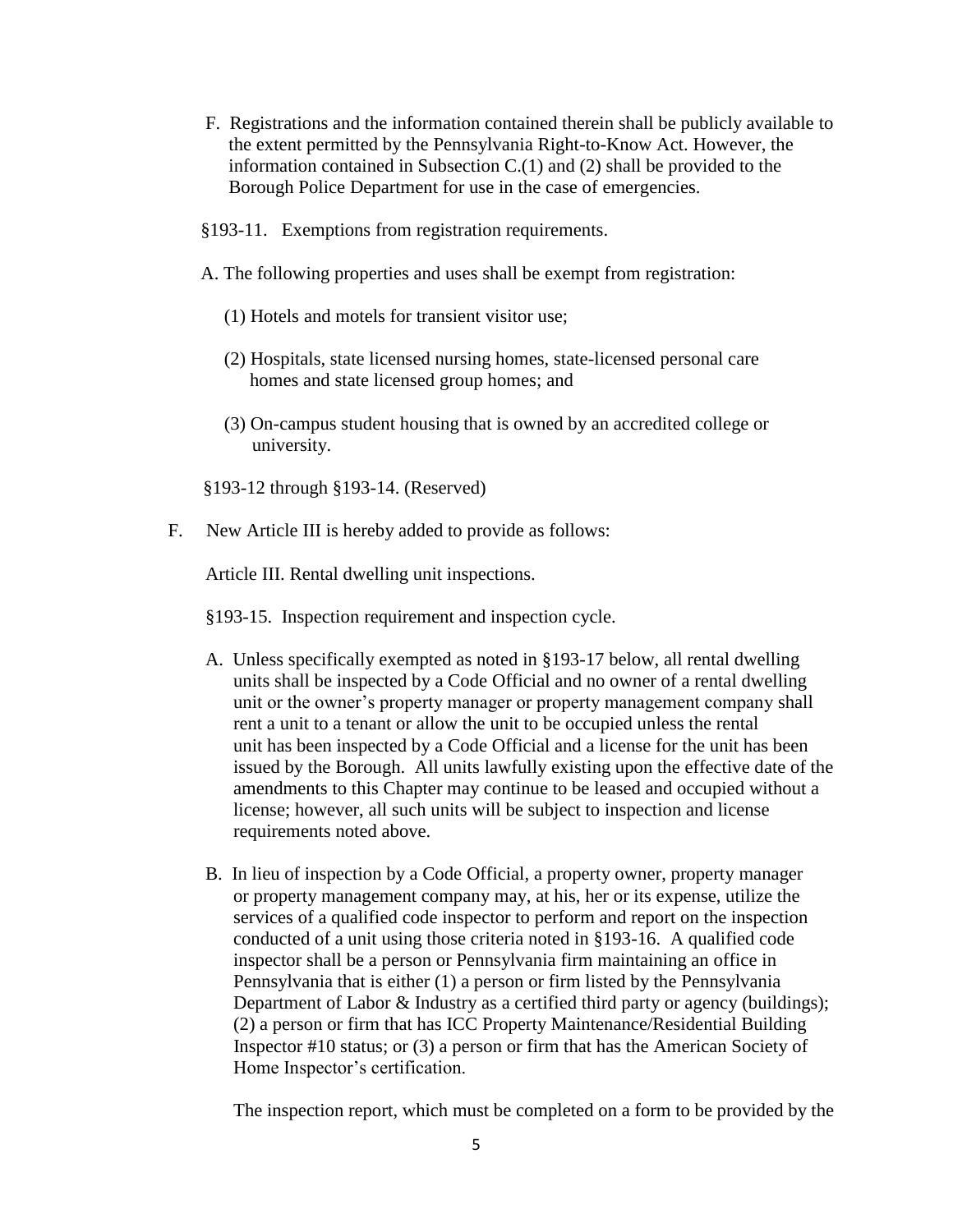Borough, must be provided to the Borough by the applicable unit inspection deadline. If the Borough finds the inspection acceptable, it will issue a license for the unit inspected. The Borough reserves the right to reject the inspection and not issue a license if the inspector was not qualified as noted above or if there are any irregularities in the inspection report submitted. Any property manager or property management company that utilizes the services of a qualified code inspector as described above shall provide proper evidence of licensure/certification and a current fully signed contract with the owner for approval by the Borough at or before the submission of the inspection report to the Borough.

- C. It shall be the duty of all owners, property managers, property management companies and occupants to provide access to the Code Official to all units subject to inspection. Failure to provide such access shall be deemed a violation of this Chapter. For purposes of enforcing this requirement, the Code Official may seek to obtain an administrative warrant for purposes of compelling an inspection of a unit, or take other appropriate action.
- D. It is anticipated that the initial inspection of all rental dwelling units shall be completed within eight (8) months of September 1, 2020 and after the rental dwelling units have been registered. Thereafter, units will be subject to inspection every three (3) years unless the following circumstances are or become applicable:
	- (1) If there are no building or property maintenance violations within the prior three-year period, the owner shall be permitted to have the units or building inspected on a five-year cycle. Accordingly, if there are no building or property maintenance violations during the three-year period, the next inspection will take place every five (5) years thereafter.
		- (a) If a unit is on a five-year inspection cycle, and there are more than four (4) building or property maintenance violations within the prior five year period, the inspection schedule will change to an inspection every three (3) years.
		- (b) Any unit that is moved from a five-year inspection cycle to a three year inspection cycle as noted in (a), above, may again be moved into a five-year inspection cycle as provided in (1), above.
	- (2) If there are more than four (4) building or property maintenance violations within the prior three-year period, the owner's units shall be placed on a two-year inspection cycle.
		- (a) If there are no building or property maintenance violations for two (2) consecutive two-year inspection periods, the inspection period will be extended to every three (3) years and can later be extended to five (5) years if the requirements of C.(1) above are met.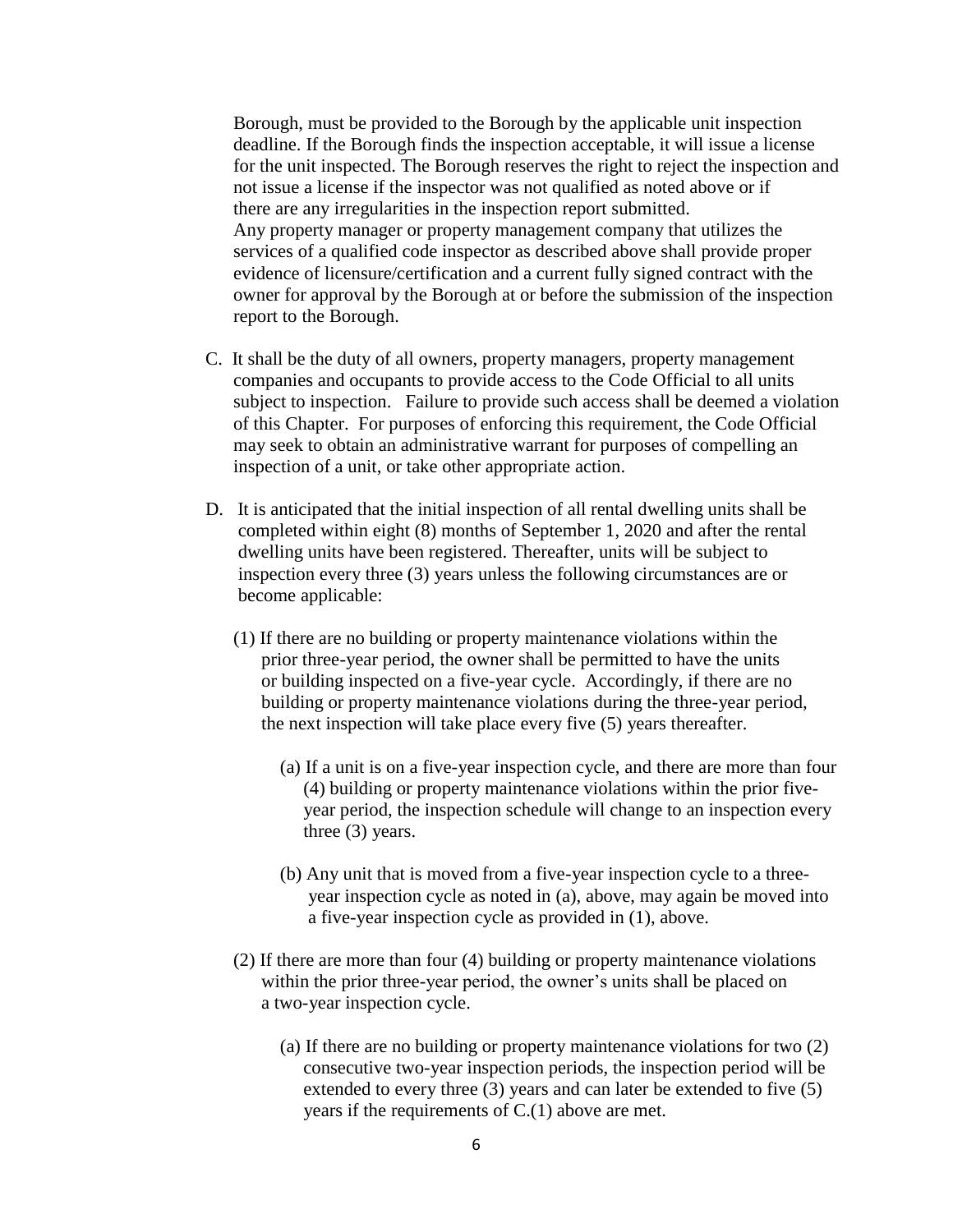E. All owners of rental dwelling units shall after completing registration as required in §193-10 submit an application to the Borough for the initial inspection of each rental dwelling unit. Such application must be made within 90 days of the Borough issuing confirmation to the owner that a rental dwelling unit has been registered. All subsequent applications for inspections shall be submitted at least 60 days prior to the expiration of the license for the unit to be inspected. Applications for inspection of a dwelling unit may be submitted by a property manager or a property management company provided proper evidence of licensure/certification and a current fully signed contract with the owner is provided to and approved by the Borough, redacted as necessary as noted in §193-10.A, above. Upon submission of an application, it is the responsibility of the owner, property manager or property management company to contact the Borough to schedule a specific date and time for the inspection to be conducted, at which inspection, the owner, property manager or representative of the property management company shall be present.

 Any owner of a rental dwelling unit seeking an exemption from inspection in accordance with §193-17 shall submit information to the Borough prior to the deadline for the submission of an application for inspection in support of the exemption claimed.

 No application shall be required for any owner, property manager or property management company that complies with §193-15.B, above; however, the completed inspection report must be submitted to the Borough in accordance with the time limits noted in this Chapter.

- §193-16. Inspection criteria and notice of violation.
- A. Each rental dwelling unit shall be subject to inspection based upon the following sections and criteria of the 2006 ICC Property Maintenance Code:

| <b>Section</b>   | 2006, ICC Property Maintenance Code                                                                                                          |
|------------------|----------------------------------------------------------------------------------------------------------------------------------------------|
|                  | <b>Ingress - Egress</b>                                                                                                                      |
| 304.1            | Stairways, decks, porches, balconies, and attached appurtenances<br>shall be maintained in a safe and structurally sound condition.          |
| 304.15;<br>702.3 | <b>Doors</b> - No interior keyed locks on exterior doors.                                                                                    |
| 702.1            | A safe, unobstructed [uncluttered] path of travel shall be provided<br>from any point in a building or structure to the public way. Means of |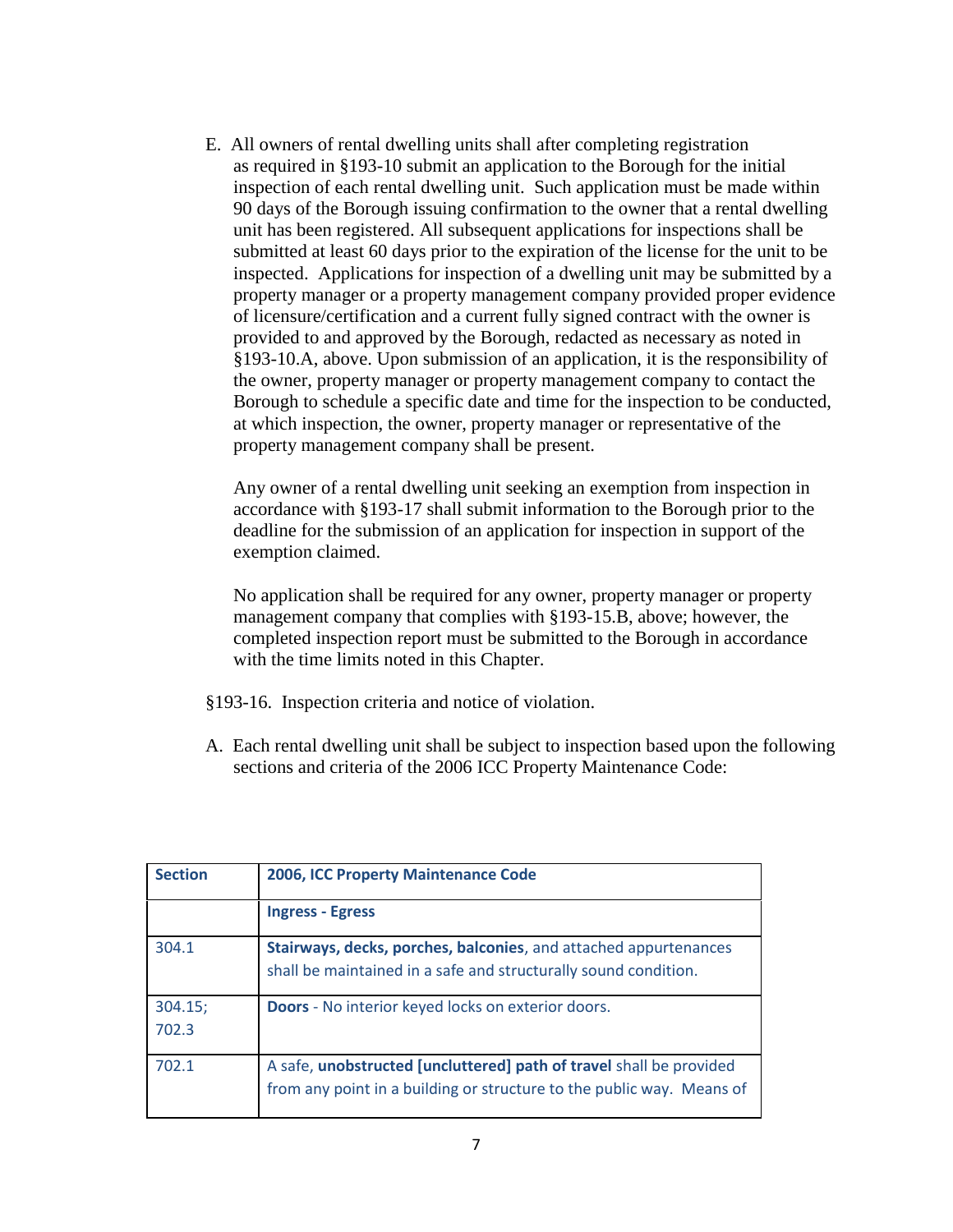|                                   | egress shall comply with the IFC.                                                                                                                                                                                                                                                                                                                                                                                                                                        |
|-----------------------------------|--------------------------------------------------------------------------------------------------------------------------------------------------------------------------------------------------------------------------------------------------------------------------------------------------------------------------------------------------------------------------------------------------------------------------------------------------------------------------|
|                                   | <b>Interior</b>                                                                                                                                                                                                                                                                                                                                                                                                                                                          |
| 108.1.1, 2                        | Unsafe building, equipment (boiler, electric, HVAC, stairs), or<br>structures - Dangerous to the life, health, property or safety of the<br>public or the occupants of the structure by not providing minimum<br>safeguards to protect or warn occupants in case of fire, or unsafe<br>equipment or is so damaged, decayed, dilapidated, structurally<br>unsafe, or of such faulty construction or unstable foundation that<br>partial or complete collapse is possible. |
| 108.1.3                           | Structure unfit for human occupancy - Disrepair / lacks maintenance<br>to the degree that structure is unsanitary, vermin or rat infested,<br>filth and contamination, or lacks ventilation, illumination.                                                                                                                                                                                                                                                               |
| 304.12;<br>305.5; 306.1;<br>307.1 | Hand (Interior / Exterior) and guardrails shall be firmly fastened,<br>capable of supporting normally imposed loads, and shall be<br>maintained in good condition. Stairs having more than 4 risers shall<br>have handrail. Balconies, decks, landings, porches, ramps more than<br>30 inch. above grade shall have a guard (30 - 42 inch. high).                                                                                                                        |
| 504.1, 3;<br>505.1, 2             | Plumbing fixtures shall be maintained in a safe, sanitary and<br>functional condition. Hot water must be provided.                                                                                                                                                                                                                                                                                                                                                       |
| 602.3                             | Owner / operator of any building who rents, leases or lets one or<br>more DU or sleeping units, shall furnish the dwelling with a heat<br>source capable of furnishing heat to the occupants during the period<br>from Oct. 15 until April 30 to maintain a temperature of not less<br>than 68°F in all habitable rooms, bathrooms, and toilet rooms. The<br>use of portable, space heaters, as a primary source, is not an<br>acceptable heating source.                |
| 604.3; 605.1,<br>2                | Electrical system hazards - DU shall have safe and reliable service,<br>including proper fusing / circuit breaker. Habitable rooms shall<br>contain grounded-type receptacles, or a receptacle with a ground<br>fault circuit interrupter. Every bathroom shall contain at least one<br>receptacle.                                                                                                                                                                      |
| 704                               | Smoke detectors / fire alarm, or fire suppression - shall be<br>maintained in an operable condition at all times in accordance with<br>the IFC.                                                                                                                                                                                                                                                                                                                          |

 B. If an inspection discloses non-compliance with any of the criteria noted in Paragraph A, above, the Code Official shall issue an advisory notice letter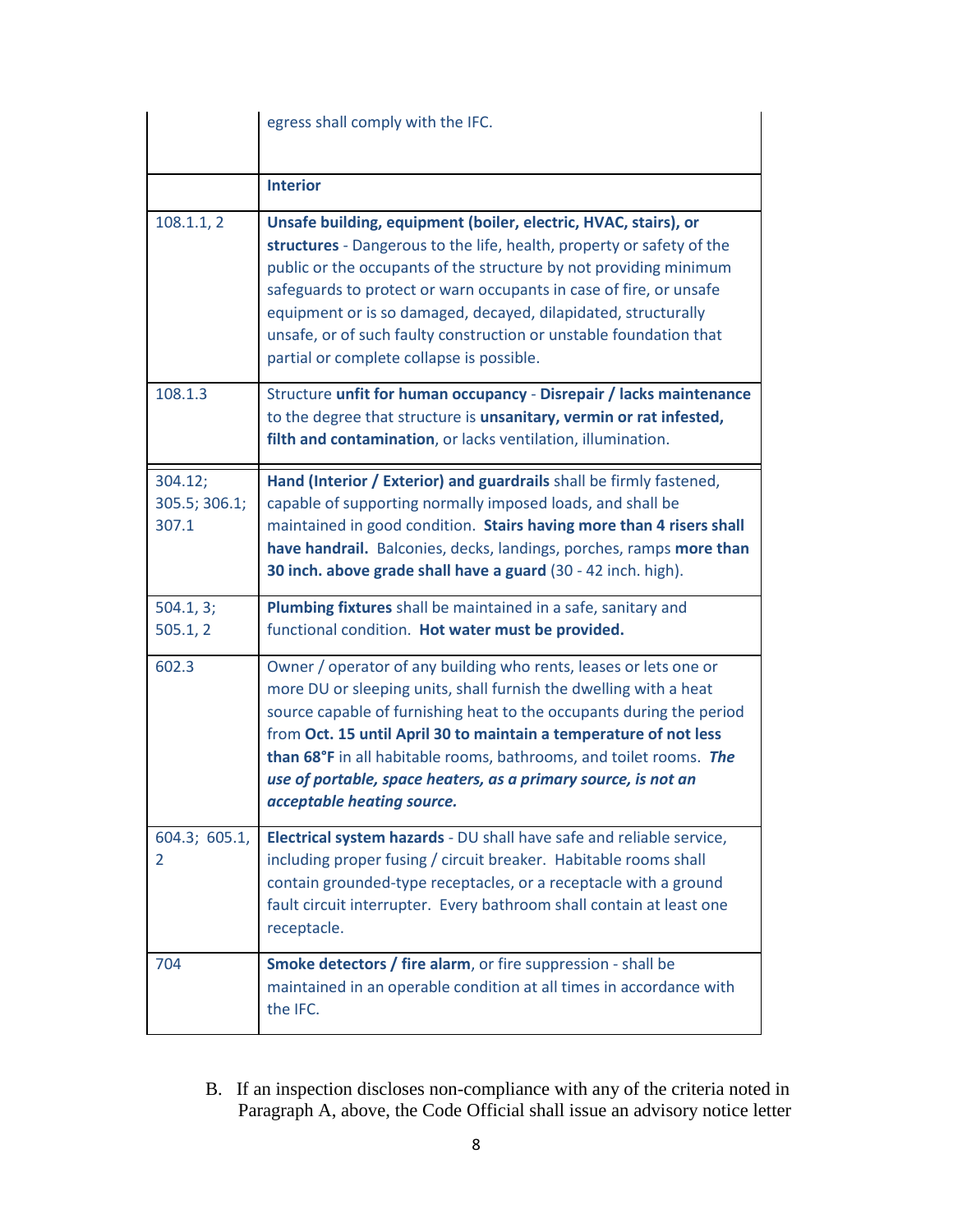setting forth the following:

- (1) The street address and identification of the unit;
- (2) The date and time of the inspection;
- (3) The name of the inspector;
- (4) A list of the code deficiencies;
- (5) The time, indicated by the number of days, the owner has by which to repair or otherwise cure the code deficiencies.

 If after a subsequent inspection by the Code Official or a qualified code inspector conducted after the time period given in the advisory notice letter all deficiencies identified are not repaired or cured, an enforcement letter shall be issued containing the information noted in Paragraphs B.(1) through (5), above, together with a notice that if the conditions are not repaired or cured within the time given, the owner may be prosecuted and/or the rental dwelling unit may be placarded as unfit for human occupancy if the conditions are such that they pose a threat to health and safety.

 Nothing in this Section shall be construed to prevent a Code Official from immediately condemning a property if the conditions of the unit warrant such action.

- C. If the inspection reveals no code deficiencies, the Borough shall issue a license certifying that the unit is in compliance with this Chapter and may be occupied. A license shall also be issued by the Borough upon any deficiencies noted in an advisory notice letter or a notice of violation being repaired or cured based upon a subsequent inspection by a Code Official or a qualified code inspector.
- D. The issuance of a license shall not be deemed or construed as a representation, guaranty or warranty of any kind by the Borough, its officials, agents or employees, and shall create no liability upon the Borough, it officials, agents or employees.
- E. The license issued by the Borough for a unit shall be displayed in a conspicuous location within each unit near the main entrance to the unit. The temporary absence or removal of a license shall not by itself constitute a violation of this Chapter.
- F. An inspection fee as well as a license fee, required to be paid to the Borough, shall be noted in Chapter 120. The inspection and license fee is payable at the time of the submission of the application for an inspection license as a condition of the Borough accepting the application. For inspections conducted in accordance with §193-15.B, a separate license fee shall be paid at the time of the submission of the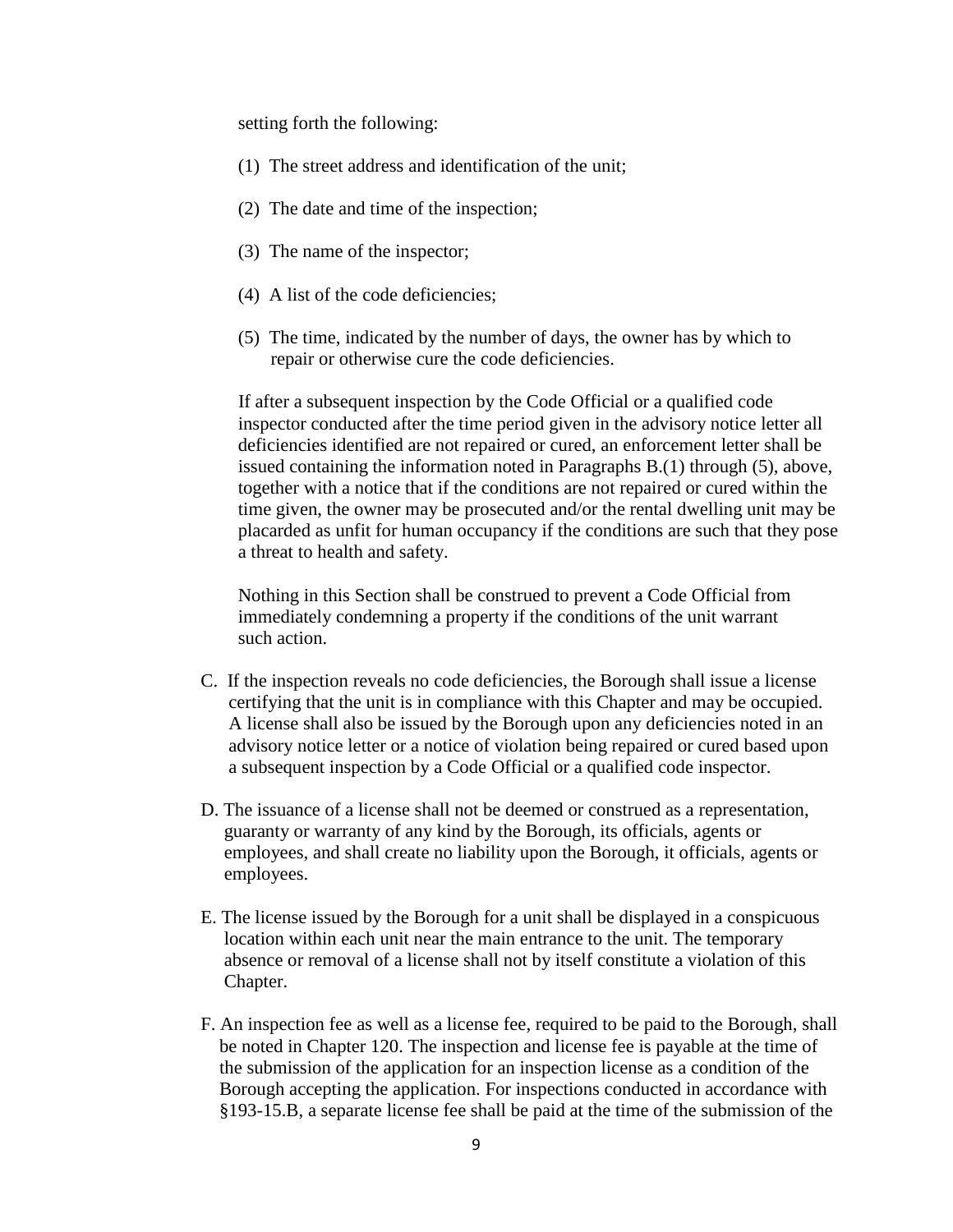inspection report as a condition of the Borough accepting the report.

- §193-17. Inspection exemptions.
- A. The following properties and uses shall be exempt from the inspection and licensing requirement of this Chapter:
	- (1) Hotels and motels for transient visitor use;
	- (2) Hospitals, state licensed nursing homes, state-licensed personal care homes and state licensed group homes;
	- (3) On-campus student housing that is owned by an accredited college or university; and
	- (4) Shelter and transitional housing provided for indigent or homeless persons.
- B. The following properties and uses may be exempt from the inspection and licensing requirement of this Chapter when approved by a Code Official, after being provided documentation from the property owner, property manager or representative of the property management company establishing compliance with the criteria specified below:
	- (1) Rental housing building(s) or complex, whether or not it has its own in-house superintendent, property manager or property management company, and which provides evidence that regular interior and external inspections of the buildings or complex is conducted on a minimum 2-year cycle utilizing U.S. HUD Housing Quality criteria, Pennsylvania Housing Finance Agency inspection standards, the ICC International Property Maintenance Code, Version 2006 ("ICC") or American Society for Testing and Materials E2018 – 15 Standard Guide for Property Condition Assessments: Baseline Property Condition ("ASTM").
	- (2) Individual rental buildings or a complex of contiguous rental buildings under the same ownership, having more than 10 individual rental dwelling units, which can produce evidence of having a written contract with a property manager or property management company that provides "24-7 On call" service, and that can also demonstrate that there has been no more than six (6) property maintenance citations, or violations for units and/or buildings in the 24 months prior to license application, or renewal, and that the property manager or property maintenance company conducts regular interior and external inspections, at a minimum 2-year cycle, utilizing written criteria promulgated by ICC, ASTM, or other accredited institute or organization.
	- (3) Residential buildings, where the current property owner either resides within the Borough or within a 25 mile radius of the Borough as determined from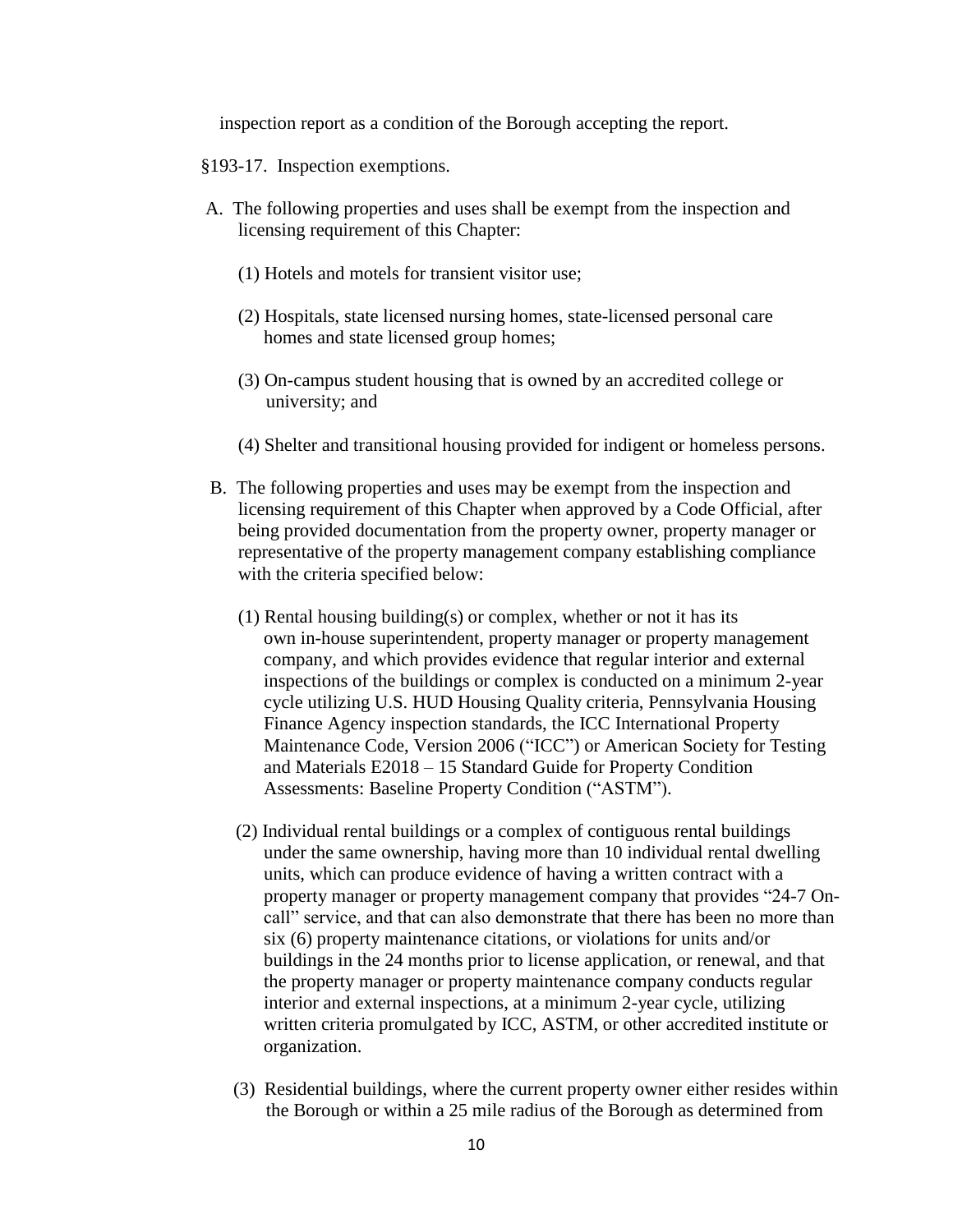the closest point of the Borough boundary line, or who utilizes the services of a property manager or a property management company that maintains an office in the Borough or within a 25 mile radius of the Borough as determined from the closest point from the Borough boundary line, , and can demonstrate that no more than four (4) property maintenance citations or violations for that building have occurred in the 24 months prior to license application or renewal. However, for this exemption to be applicable, the rental dwelling units must first be subject to inspection as provided for in §193-15 and then every five (5) years thereafter.

§193-18. Revocation of licenses.

A rental dwelling unit license may be denied, revoked, or not renewed if any of the following issues exist:

- A. The property and/or dwelling is in the process of being, or has been condemned by the Borough;
- B. The owner has not received a valid building permit for the rental dwelling unit or associated building structure, unless Borough staff determines that the dwelling unit or building is considered a legal, non conforming structure;
- C. There are significant outstanding or unresolved building or property maintenance citations or violations related to health, safety, or unsound structural issues as determined by Borough staff; or
- D. There have been more than six (6) property maintenance citations, or violations for the dwelling unit and/or building in the 24 months prior to original license application or renewal.
- G. Article IV, Relations Between Landlord and Tenant, is hereby amended in its entirety to provide as follows:

§193-19. Disclosure to Tenant.

 The owner, property manager or property management company shall disclose, in writing, to every prospective tenant on or before the commencement of the tenancy and the occupancy of the unit, the name, address, telephone number and emergency telephone number of the owner and if applicable, the property manager or property management company.

§193-20. Lease Addendum.

 Every owner of a rental dwelling unit, the property manager or property management company, shall be required to submit a written acknowledgement and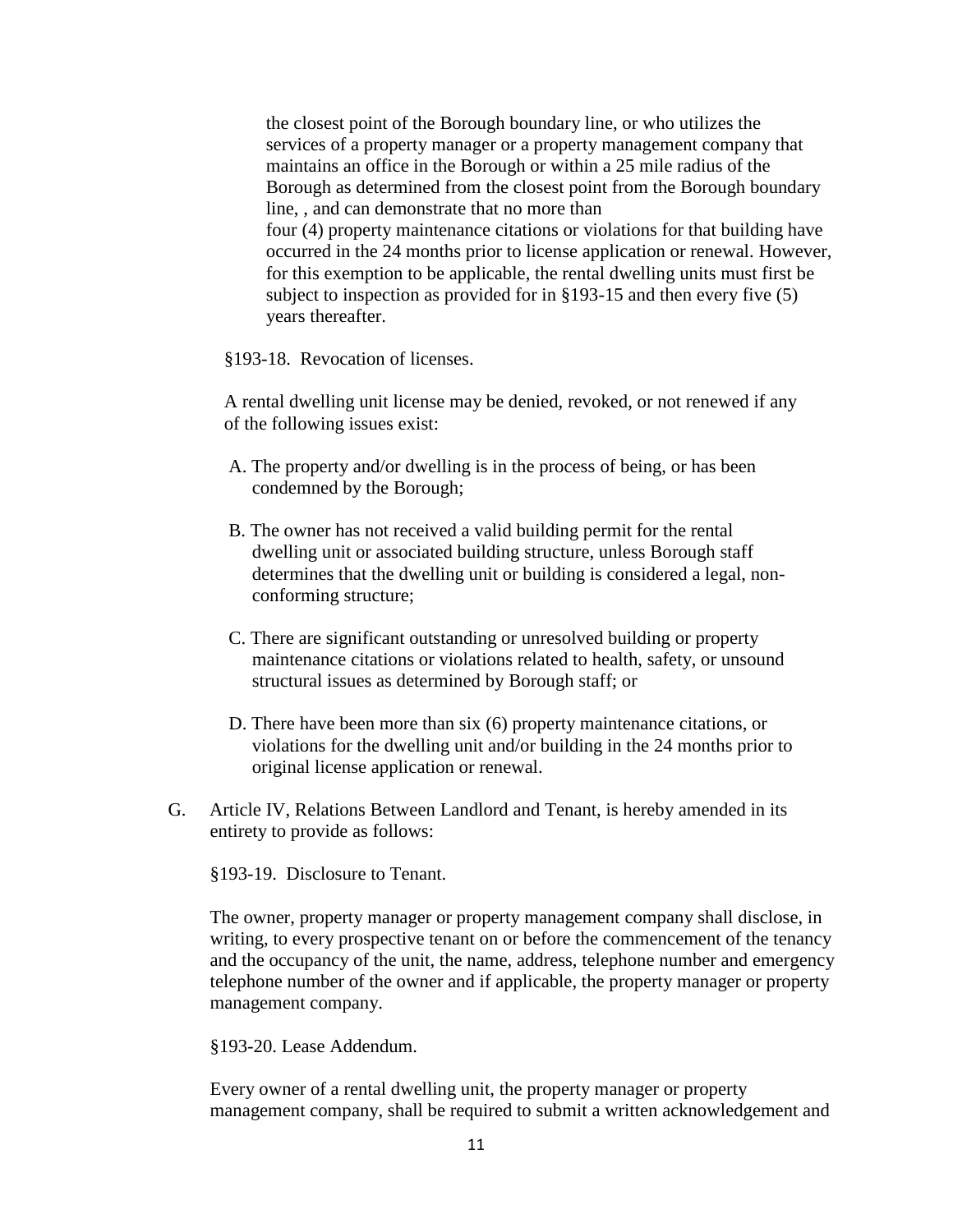verification that the owner and the owner's tenants have been notified of their respective rights and responsibilities as an owner and tenant of a rental dwelling unit, including matters related to collection and disposal of trash, recycling, maintenance of property and the interior and external rental dwelling unit, disruptive or nuisance behavior, noise and snow and ice removal. A sample lease notice shall be provided, and a signed copy shall be returned to the Borough with the license application, or in the case of a unit inspected in accordance with §193- 15.B, at the time of the submission of the inspection report to the Borough. The lease agreement notice, upon signature by both parties, shall be posted within each rental dwelling unit. The temporary absence or removal of the lease agreement notice shall not by itself constitute a violation of this Chapter.

H. The following new Article and Section is added to Chapter 193:

### ARTICLE V Appeals

### §193-22. Appeal Process.

- A. Any person aggrieved by any action or decision of a code official concerning the administration of the provisions of this Chapter may appeal to the Board of Appeals. Such appeal must be filed, in writing, within 30 days after the decision, determination or action of the building permit officer and the the appropriate fee must be submitted at the time of appeal.
- [B.](https://www.ecode360.com/print/12769424#12769424) Upon receipt of such appeal the Board of Appeals shall follow the procedures established in Chapter [5](https://www.ecode360.com/print/10680486#10680486) of this Code.
- [C.](https://www.ecode360.com/print/12769425#12769425) Any person aggrieved by any decision of the Board of Appeals may seek relief by appeal to court, as provided by the laws of this Commonwealth.

SECTION 2: Article II [General Fee Schedule] of Chapter 120 [Fees] of the Code of the Borough of Carlisle is hereby amended to include the following new Section:

§120-28. Rental Dwelling Unit Fees.

The residential rental dwelling unit inspection fee is \$75.00 for each unit.

The residential rental dwelling unit license fee is \$50.00 for each unit.

SECTION 3: If any clause, section, subsection, paragraph, sentence or phrase of this Ordinance is for any reason declared invalid by a court of competent jurisdiction, such decision shall not affect the validity of this Ordinance or the Code of the Borough of Carlisle as a whole or any section or part thereof other than the section or part thereof so declared to be invalid.